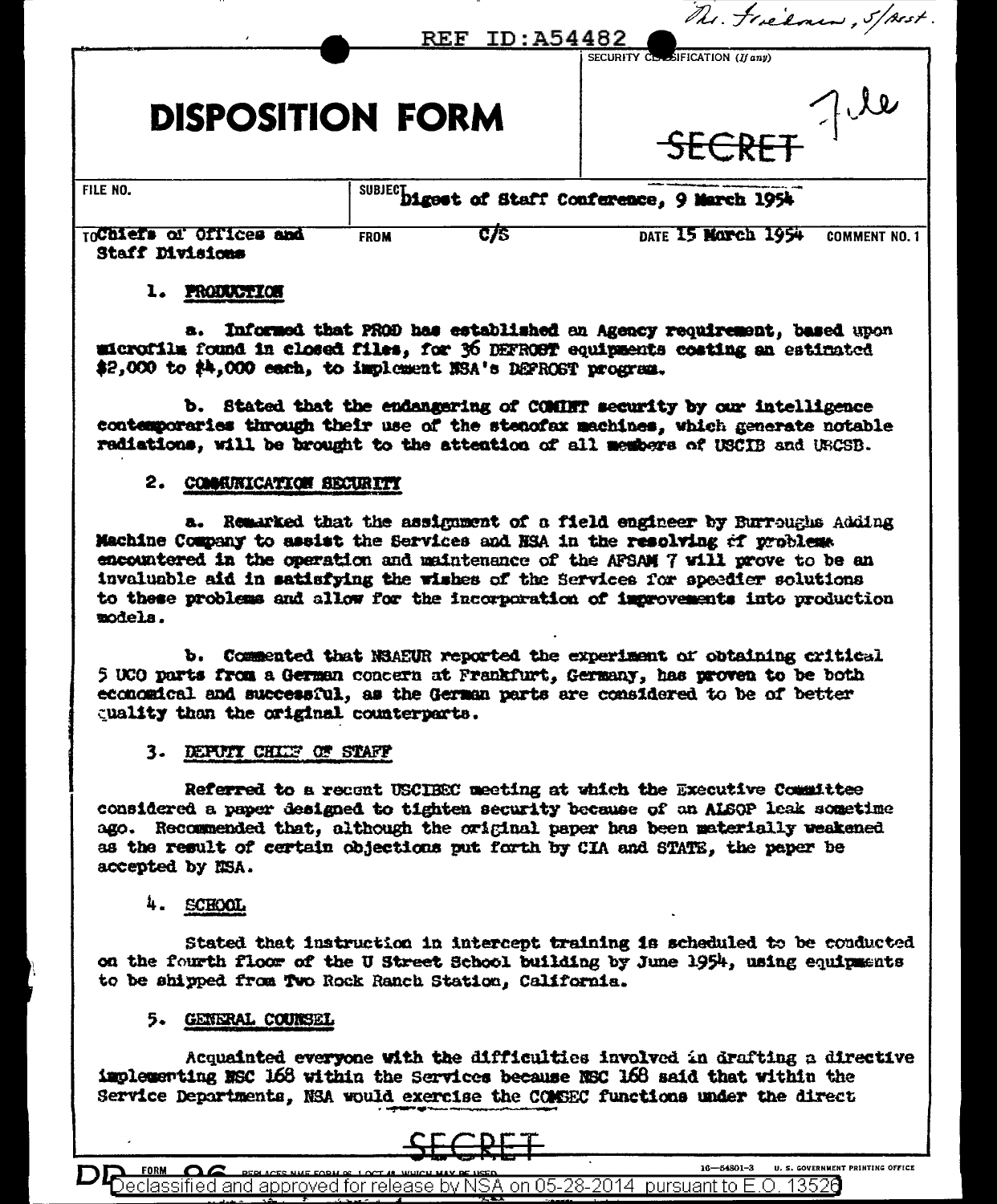SECRET482

supervision of the Joint Chiefs of Staff. Rather than attempt to effect a modification of MSC 168 itself, it was considered better by the ad hoc committee to work out a formula in the DOD implementing paper which would soften the effect of those words in the original document. The net results were not aatisfactory. The ad hoc committee made a split report in presenting this draft to SecDef. The Sarvices and JUSC representatives on the committee went one way and NSA stood alone opposing direct supervision by the JUS of COMSEC activities. Upon receipt of the split report. SecDef referred it to the General Counsel of DOD. In the rewritten draft being circulated as a JOS paper for comment, every place on the paper there was any reference to JCB the wording was changed to make it clear that the line of commend was from NSA to SecDef and that JCS would act in an advisory role in pessing on any problems that might come up between NSA and the Sarvices.

#### 6. SEGURITY

Advised that the value of promptly reporting incidents to SEC was well illustrated last week when eleven documents were reported missing, and SEC was able to locate them in 24 hours. (Director stated, "That is a lot of documents to lose in one day. Documents are our stock in trade, and I don't think we can afford to start making every men sign for the documents he has -- but somebody has to take a little more serious look at the handling of documents or we are going to have to do something about it.")

#### 7. NSA-70

Stated that arrangements have been made to pass teletype traffic, on a test basis, by telephone from the Communications Center, A Building, to all units within NSA-90. The test is being conducted to determine whether teletype traffic can be sorted at AHS and sent to the appropriate 90 units in the various buildings at Fort Meade for the interim operation.

### 8. NBA-80

Stressed that the Agency was having immerable difficulties holding on to its engineers because NSA is finding it increasingly hard to compete with private industry. Noted that they have loat two engineers in the past month. Believes that in spite of the efforts of Chief of Engineering Maintenance Branch and representatives of PERS, who are conducting a recruiting tour to interest undergraduates in the mid-west, this problem will continue to exist within the Agency. Stated that a training policy exists whereby we train engineers on computers, for example SLED, to be fair operators and the operators to be at least fair maintenance men. This makes for an optimum situation; however, if you contract for outside engineers, you destroy the incentive and motivation of the engineers remaining with you.

#### 9. DIRECTOR

The Director ended the conference with particular reference to Reorganization Plan No. 6 and the Rockefeller Compittee Report.

"It is obvious that the Defense Department intends to continue to interpret Reorganization Plan No. 6 with the aid of, one, the Rockefeller Counittee Report, and, two, the President's message to Congress that accompanied Recrganization

# **SECRET**